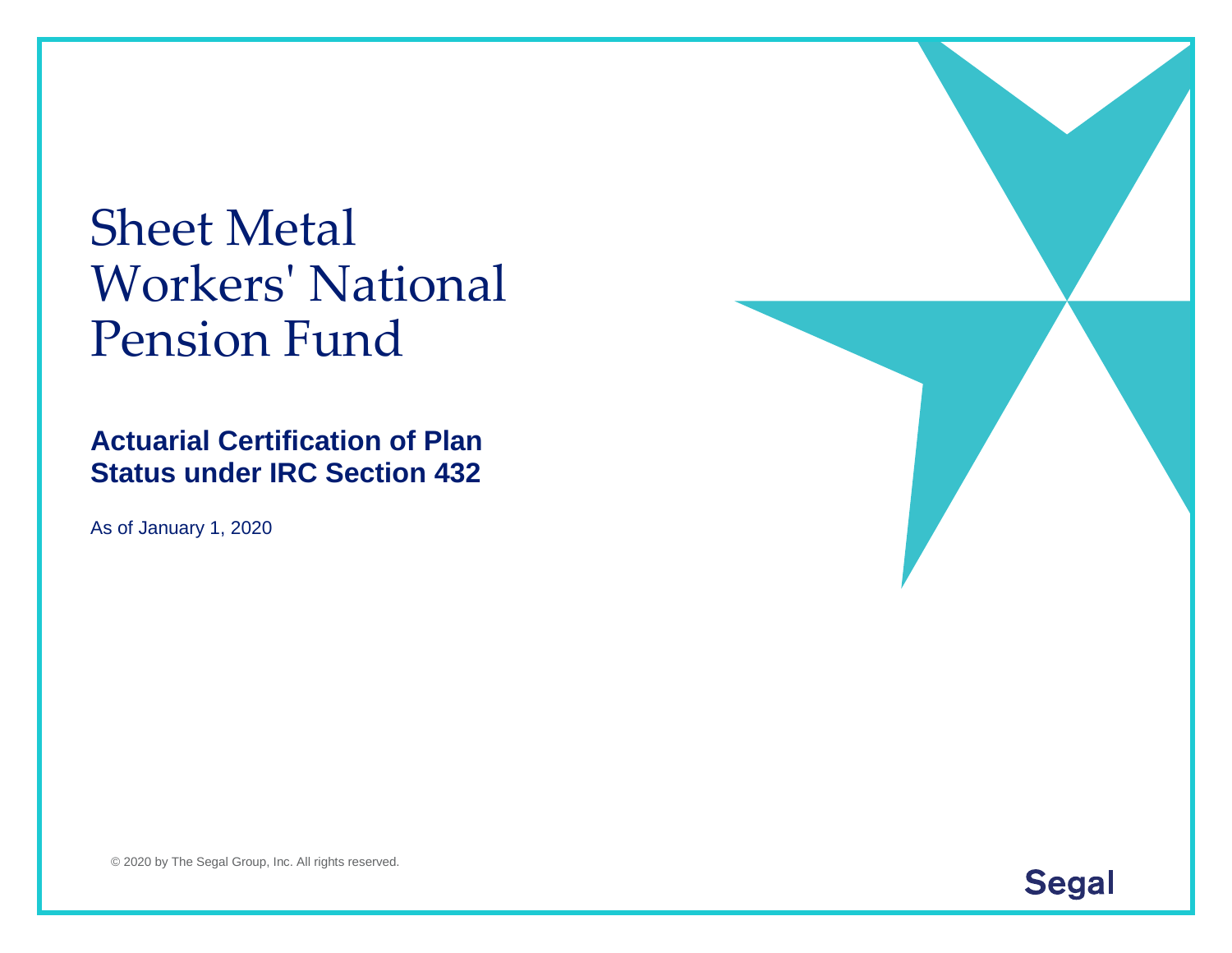

March 30, 2020

Board of Trustees Sheet Metal Workers' National Pension Fund 8403 Arlington Blvd., Suite 300 Fairfax, Virginia, 22031

Dear Trustees:

As required by ERISA Section 305 and Internal Revenue Code (IRC) Section 432, we have completed the Plan's actuarial status certification as of January 1, 2020 in accordance with the Multiemployer Pension Reform Act of 2014 (MPRA). The attached exhibits outline the projections performed and the results of the various tests required by the statute. These projections have been prepared based on the Actuarial Valuation as of January 1, 2019 and in accordance with generally accepted actuarial principles and practices and a current understanding of the law. The actuarial calculations were completed under the supervision of Daniel V. Ciner, MAAA, Enrolled Actuary.

As of January 1, 2020, the Plan is in endangered status. In addition, the Plan is not projected to be in critical status for any of the succeeding five plan years.

This certification notifies the IRS that the Plan is making the scheduled progress in meeting the requirements of its funding improvement plan, based on a projection of the Plan's funding metrics. This certification is being filed with the Internal Revenue Service, pursuant to ERISA section 305(b)(3) and IRC section 432(b)(3).

Segal does not practice law and, therefore, cannot and does not provide legal advice. Any statutory interpretation on which the certification is based reflects Segal's understanding as an actuarial firm. Due to the complexity of the statute and the significance of its ramifications, Segal recommends that the Board of Trustees consult with legal counsel when making any decisions regarding compliance with ERISA and the Internal Revenue Code.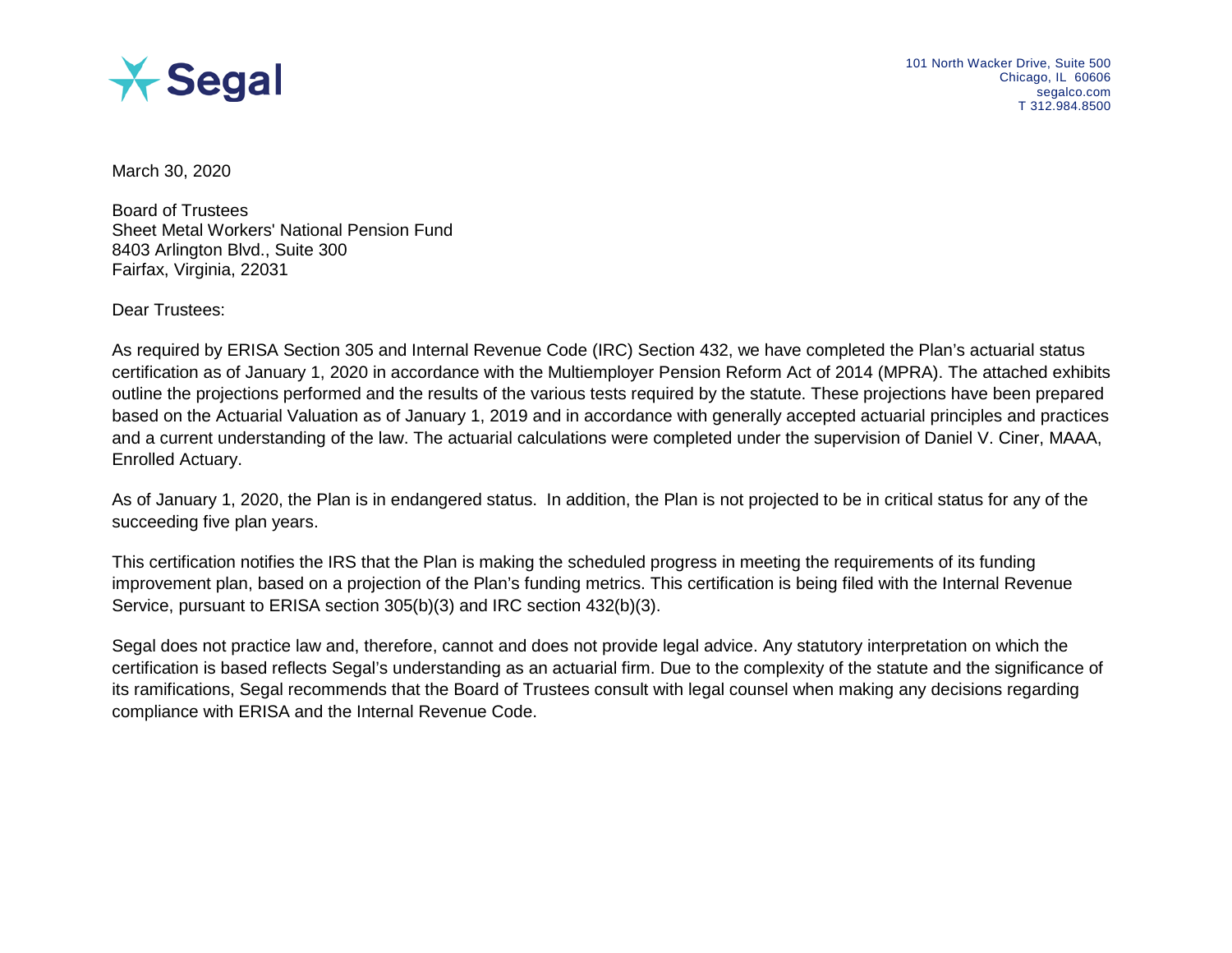Board of Trustees Sheet Metal Workers' National Pension Fund March 30, 2020 Page 2

A summary of the key results of this certification are as follows:

|                                 |                                                                        | 2020              |
|---------------------------------|------------------------------------------------------------------------|-------------------|
| <b>Certified Zone Status</b>    |                                                                        | <b>Endangered</b> |
| <b>Scheduled Progress of</b>    |                                                                        |                   |
| <b>Funding Improvement Plan</b> |                                                                        | Meeting           |
| <b>Funded Percentage:</b>       | Actuarial value of assets (AVA)                                        | \$5,639,065,135   |
|                                 | Unit credit accrued liability                                          | 8,028,733,861     |
|                                 | Funded percentage                                                      | 70.2%             |
| <b>Funding Standard Account</b> | Credit balance with extension as of the end of prior year<br>$\bullet$ | \$599,641,028     |
| <b>Projections:</b>             | Years to projected funding deficiency (15-year projection)             | N/A               |

We look forward to reviewing this certification with you at your next meeting and to answering any questions you may have. We are available to assist the Trustees in communicating this information to plan stakeholders as well as in reviewing the Funding Improvement Plan as required.

Sincerely,

Segal

cc: Ms. Lori Wood **Mr. Tim Myers** 

By:  $\frac{1}{2}$  and  $\frac{1}{2}$  and  $\frac{1}{2}$  and  $\frac{1}{2}$  and  $\frac{1}{2}$  and  $\frac{1}{2}$  and  $\frac{1}{2}$  and  $\frac{1}{2}$  and  $\frac{1}{2}$  and  $\frac{1}{2}$  and  $\frac{1}{2}$  and  $\frac{1}{2}$  and  $\frac{1}{2}$  and  $\frac{1}{2}$  and  $\frac{1}{2}$  and  $\frac{1}{2$ 

David A. Dean, MAAA, EA Daniel V. Ciner, MAAA, EA Senior Vice President Senior Vice President and Actuary

Ms. Debbie Elkins Tearyn Loving, Esq.

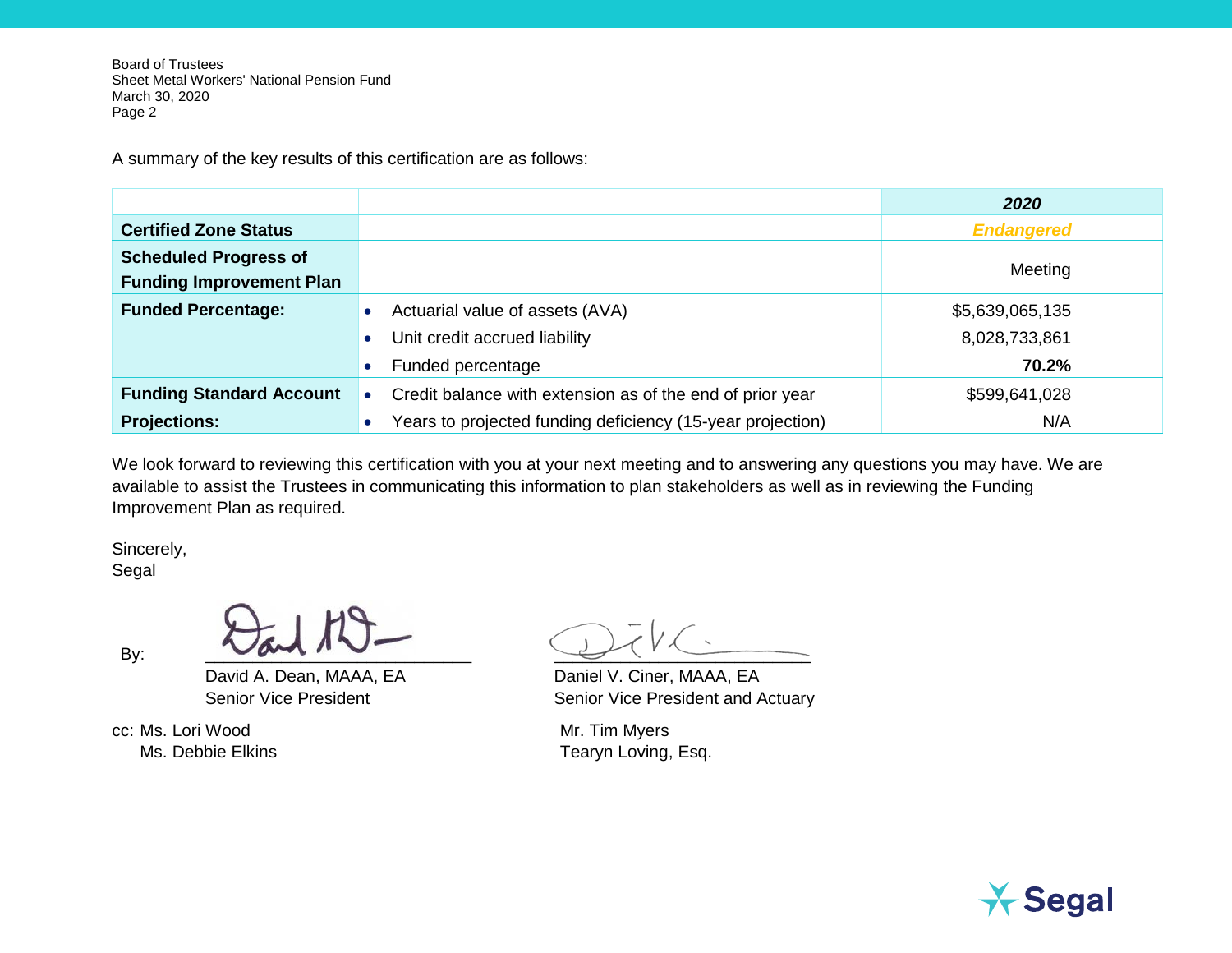

March 30, 2020

Internal Revenue Service Employee Plans Compliance Unit Group 7602 (TEGE:EP:EPCU) 230 S. Dearborn Street Room 1700 - 17th Floor Chicago, IL 60604

To Whom It May Concern:

As required by ERISA Section 305 and the Internal Revenue Code (IRC) Section 432, we have completed the actuarial status certification as of January 1, 2020 for the following plan:

| Name of Plan: | <b>Sheet Metal Workers' National Pension Fund</b>             |
|---------------|---------------------------------------------------------------|
| Plan number:  | EIN 52-6112463 / PN 001                                       |
| Plan sponsor: | Board of Trustees, Sheet Metal Workers' National Pension Fund |
| Address:      | 8403 Arlington Blvd., Suite 300                               |
|               | Fairfax, Virginia, 22031                                      |
| Phone number: | 703.739.7000                                                  |

As of January 1, 2020, the Plan is in endangered status. In addition, the Plan is not projected to be in critical status for any of the succeeding five plan years. This certification also notifies the IRS that the Plan is making the scheduled progress in meeting the requirements of its funding improvement plan, based on a projection of the Plan's funding metrics.

If you have any questions on the attached certification, you may contact me at the following:

Segal 101 North Wacker Drive, Suite 500 Chicago, IL 60606 Phone number: 312.984.8500

Sincerely,

Daniel V. Ciner, MAAA Senior Vice President and Actuary Enrolled Actuary No. 17-05773

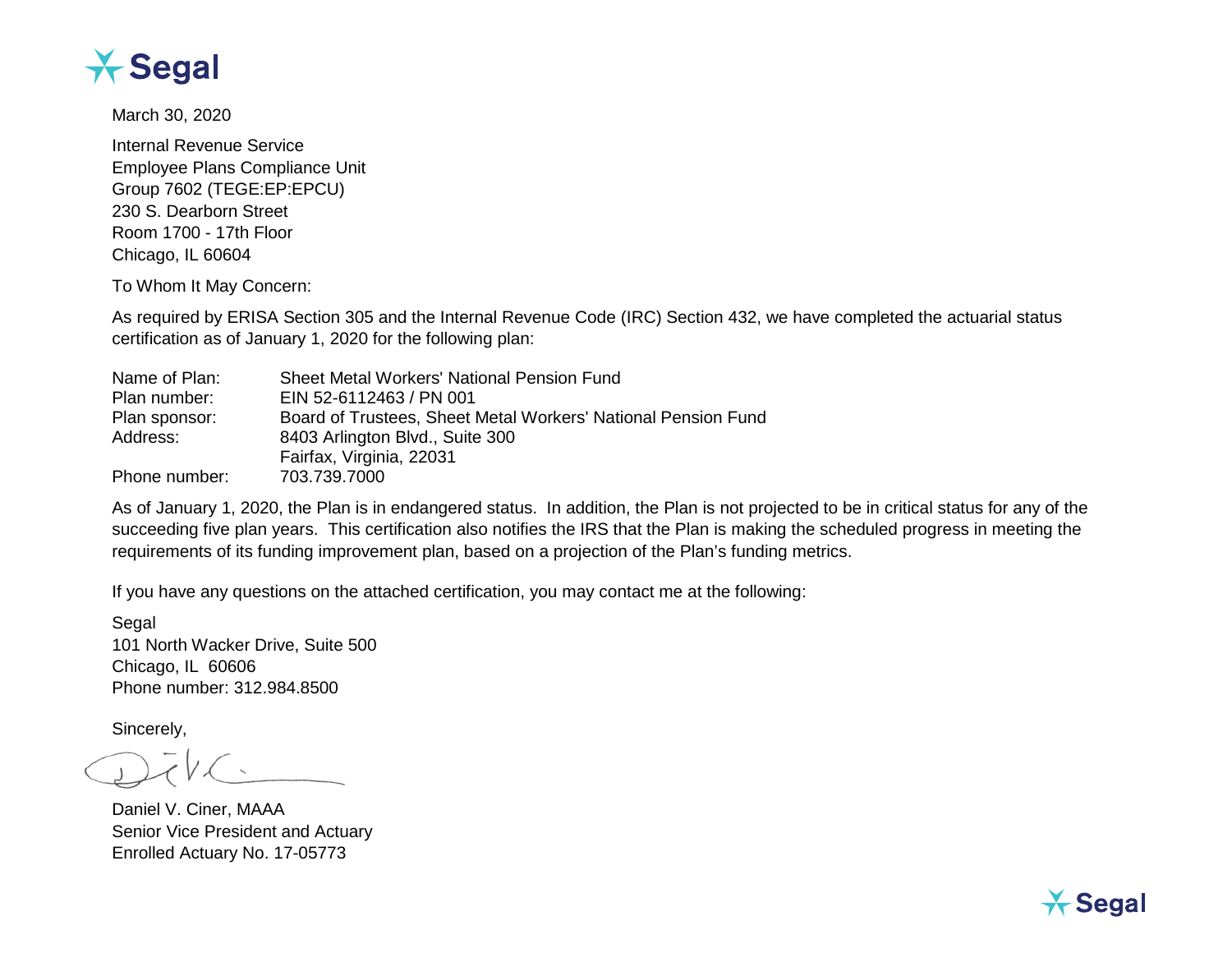### **Actuarial status certification as of January 1, 2020 under IRC Section 432**

March 30, 2020

#### Illustration Supporting Actuarial Certification of Status (Schedule MB, line 4b)

This is to certify that Segal has prepared an actuarial status certification under Internal Revenue Code Section 432 for the Sheet Metal Workers' National Pension Fund as of January 1, 2020 in accordance with generally accepted actuarial principles and practices. It has been prepared at the request of the Board of Trustees to assist in administering the Fund and meeting filing and compliance requirements under federal law. This certification may not otherwise be copied or reproduced in any form without the consent of the Board of Trustees and may only be provided to other parties in its entirety.

The measurements shown in this actuarial certification may not be applicable for other purposes. Future actuarial measurements may differ significantly from the current measurements presented in this report due to such factors as the following: plan experience differing from that anticipated by the economic or demographic assumptions; changes in economic or demographic assumptions; increases or decreases expected as part of the natural operation of the methodology used for these measurements (such as the end of an amortization period or additional cost or contribution requirements based on the plan's funded status); differences in statutory interpretation and changes in plan provisions or applicable law.

This certification is based on the January 1, 2019 actuarial valuation, dated October 22, 2019. This certification reflects the changes in the law made by the Multiemployer Pension Reform Act of 2014 (MPRA). Additional assumptions required for the projections (including those under MPRA), and sources of financial information used are summarized in Exhibit VII.

Segal does not practice law and, therefore, cannot and does not provide legal advice. Any statutory interpretation on which this certification is based reflects Segal's understanding as an actuarial firm.

This certification was based on the assumption that the Plan was qualified as a multiemployer plan for the year.

I am a member of the American Academy of Actuaries and I meet the Qualification Standards of the American Academy of Actuaries to render the actuarial opinion herein. To the best of my knowledge, the information supplied in this actuarial certification is complete and accurate. As required by IRC Section 432(b)(3)(B)(iii), the projected industry activity is based on information provided by the plan sponsor. In my opinion, the projections are based on reasonable actuarial estimates, assumptions and methods that (other than projected industry activity) offer my best estimate of anticipated experience under the Plan.

|       | Daniel V. Ciner, MAAA             |
|-------|-----------------------------------|
| EA#   | 17-05773                          |
| Title | Senior Vice President and Actuary |
| Email | dciner@segalco.com                |

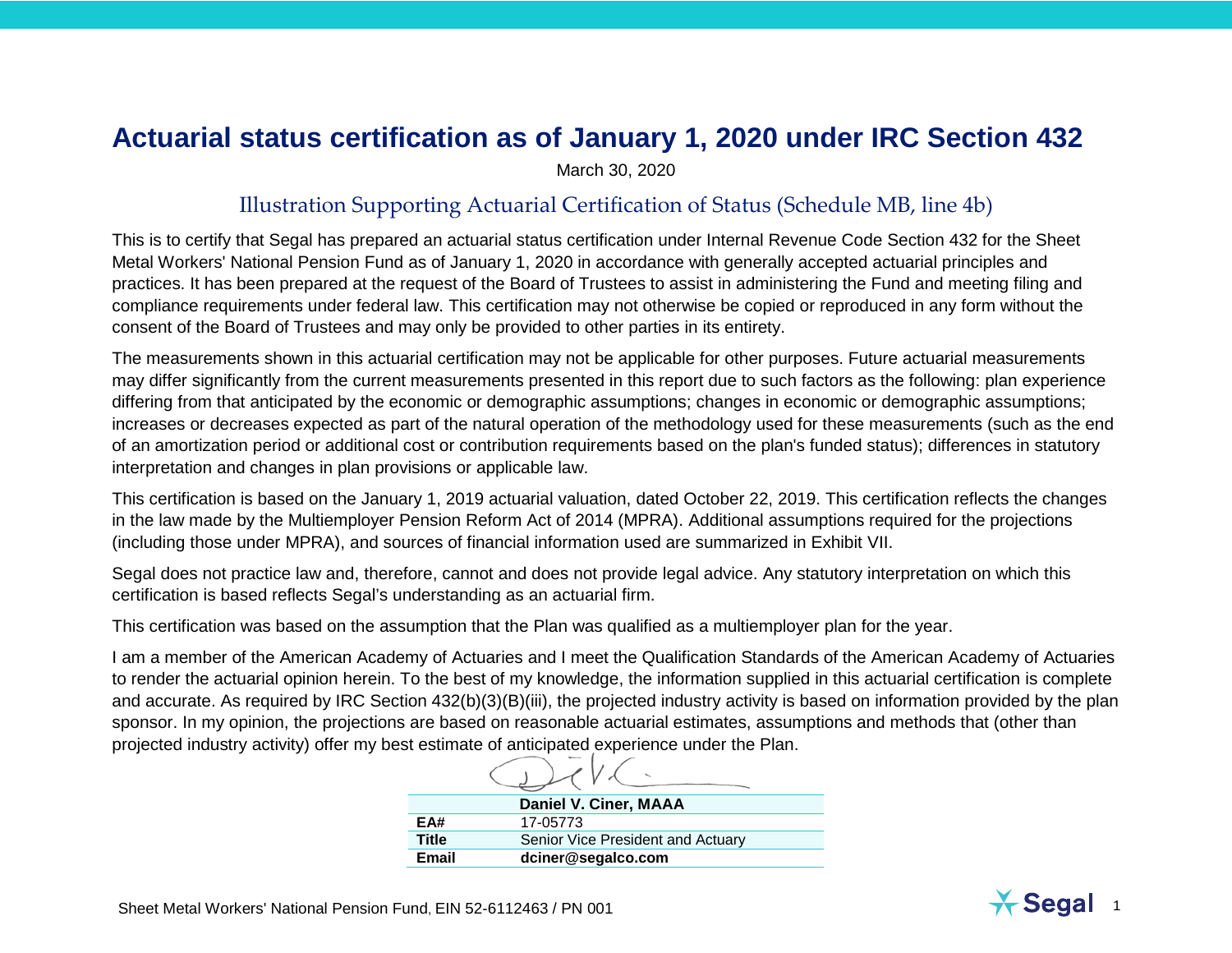#### **Certificate Contents**

| Exhibit I          | Status Determination as of January 1, 2020                                              |
|--------------------|-----------------------------------------------------------------------------------------|
| Exhibit II         | Summary of Actuarial Valuation Projections                                              |
| Exhibit III        | <b>Funding Standard Account Projections</b>                                             |
| <b>Exhibit IV</b>  | Funding Standard Account - Projected Bases Assumed<br>Established After January 1, 2019 |
| <b>Exhibit V</b>   | <b>Solvency Projection</b>                                                              |
| <b>Exhibit VI</b>  | Scheduled Progress of the Funding Improvement Plan -<br>Projections of Benchmarks       |
| <b>Exhibit VII</b> | <b>Actuarial Assumptions and Methodology</b>                                            |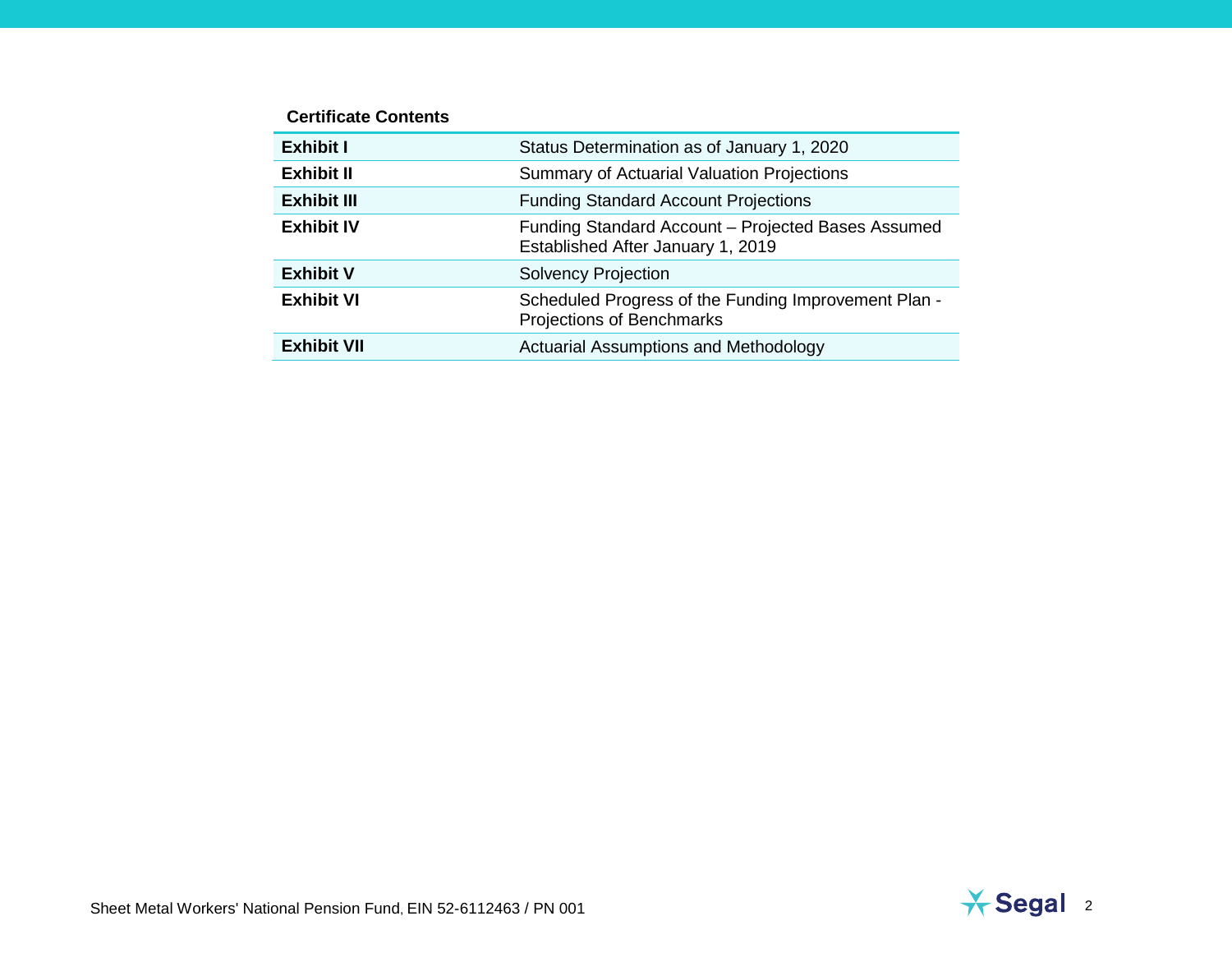### Exhibit I

### Status Determination as of January 1, 2020

| <b>Status</b>           | <b>Condition</b>                                                                                                                                                                                                                                                                                                    | Component<br><b>Result</b> | <b>Final</b><br><b>Result</b> |
|-------------------------|---------------------------------------------------------------------------------------------------------------------------------------------------------------------------------------------------------------------------------------------------------------------------------------------------------------------|----------------------------|-------------------------------|
| <b>Critical Status:</b> |                                                                                                                                                                                                                                                                                                                     |                            |                               |
|                         | I. Initial critical status tests (not applicable since Plan previously met special emergence<br>under IRC Section 432(e)(4)(B)(ii)(I)):                                                                                                                                                                             |                            |                               |
|                         | C1. A funding deficiency is projected in four years (ignoring any amortization extensions)?                                                                                                                                                                                                                         | <b>No</b>                  | N/A                           |
|                         | C2. (a) A funding deficiency is projected in five years (ignoring any amortization extensions),                                                                                                                                                                                                                     | No.                        |                               |
|                         | (b) AND the present value of vested benefits for non-actives is more than present value of<br>vested benefits for actives,                                                                                                                                                                                          | N/A                        |                               |
|                         | (c) AND the normal cost plus interest on unfunded actuarial accrued liability (unit credit basis) is<br>greater than contributions for current year?                                                                                                                                                                | N/A                        | N/A                           |
|                         | C3. (a) A funding deficiency is projected in five years (ignoring any amortization extensions),                                                                                                                                                                                                                     | No                         |                               |
|                         | (b) AND the funded percentage is less than 65%?                                                                                                                                                                                                                                                                     | N/A                        | N/A                           |
|                         | C4. (a) The funded percentage is less than 65%,                                                                                                                                                                                                                                                                     | <b>No</b>                  |                               |
|                         | (b) AND the present value of assets plus contributions is less than the present value of benefit<br>payments and administrative expenses over seven years?                                                                                                                                                          | N/A                        | N/A                           |
|                         | C5. The present value of assets plus contributions is less than the present value of benefit payments<br>and administrative expenses over five years?                                                                                                                                                               | <b>No</b>                  | N/A                           |
|                         | II. Test special emergence rules for reentry into critical status:                                                                                                                                                                                                                                                  |                            |                               |
|                         | C6. Override condition: If satisfies (C6(a)) and (C6(b)), then ignore tests (C1) – (C5) and only apply<br>test $(C6(c))$                                                                                                                                                                                            |                            |                               |
| (a)                     | Had elected an amortization extension under the provisions of IRC Section $431(d)(1)$ ,                                                                                                                                                                                                                             | Yes                        | Yes                           |
| (b)                     | Previously emerged from critical status because:                                                                                                                                                                                                                                                                    |                            |                               |
|                         | there was not projected to be an accumulated funding deficiency for the plan year or<br>(i)<br>any of the nine succeeding plan years, without regard to the use of the shortfall method<br>but taking into account any automatic extension of amortization periods up to five years<br>under IRC Section 431(d)(1), | Yes                        |                               |

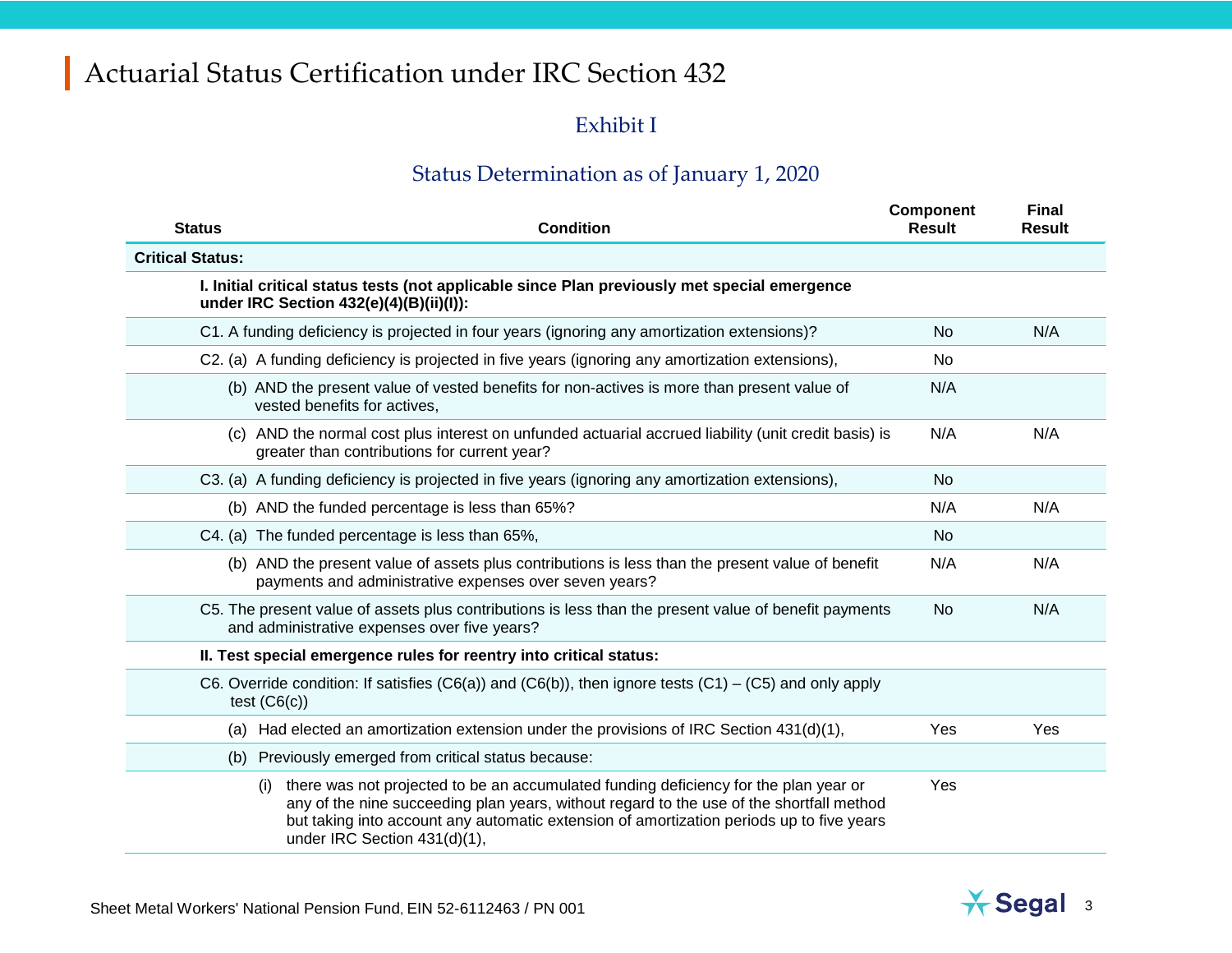| <b>Status</b>             | <b>Condition</b>                                                                                                                                                                                                                                                  | <b>Component</b><br><b>Result</b> | <b>Final</b><br><b>Result</b> |
|---------------------------|-------------------------------------------------------------------------------------------------------------------------------------------------------------------------------------------------------------------------------------------------------------------|-----------------------------------|-------------------------------|
|                           | AND was not projected to become insolvent for the current year or any of the 30<br>(ii)<br>succeeding plan years,                                                                                                                                                 | Yes                               | Yes                           |
|                           | (c) HOWEVER                                                                                                                                                                                                                                                       |                                   |                               |
|                           | EITHER there is a projected funding deficiency for the plan year or any of the nine<br>(i)<br>succeeding plan years, without regard to the use of the shortfall method but taking into<br>account any extension of amortization periods under IRC Section 431(d), | No.                               |                               |
|                           | OR the Plan is projected to become insolvent for the current or any of the 30<br>(ii)<br>succeeding plan years?                                                                                                                                                   | N <sub>o</sub>                    | <b>No</b>                     |
|                           | In Critical Status? (If any of (C1) through (C5) is Yes then Yes, unless (C6(a)) and (C6(b)) are<br>Yes, then only if (C6(c)) is Yes)                                                                                                                             |                                   | <b>No</b>                     |
|                           | III. Determination whether plan is projected to be in critical status in any of the succeeding<br>five plan years:                                                                                                                                                |                                   |                               |
|                           | C7. (a) Is not in critical status,                                                                                                                                                                                                                                | Yes                               |                               |
|                           | (b) AND is projected to be in critical status in any of the next five years?                                                                                                                                                                                      | No.                               | <b>No</b>                     |
|                           | In Critical Status in any of the five succeeding plan years?                                                                                                                                                                                                      |                                   | <b>No</b>                     |
| <b>Endangered Status:</b> |                                                                                                                                                                                                                                                                   |                                   |                               |
|                           | E1. (a) Is not in critical status,                                                                                                                                                                                                                                | Yes                               |                               |
|                           | (b) AND the funded percentage is less than 80%?                                                                                                                                                                                                                   | <b>Yes</b>                        | Yes                           |
|                           | E2. (a) Is not in critical status,                                                                                                                                                                                                                                | <b>Yes</b>                        |                               |
|                           | (b) AND a funding deficiency is projected in seven years?                                                                                                                                                                                                         | No                                | <b>No</b>                     |
|                           | In Endangered Status? (Yes when either (E1) or (E2) is Yes)                                                                                                                                                                                                       |                                   | Yes                           |
|                           | In Seriously Endangered Status? (Yes when BOTH (E1) and (E2) are Yes)                                                                                                                                                                                             |                                   | <b>No</b>                     |
|                           | <b>Neither Critical Status Nor Endangered Status</b>                                                                                                                                                                                                              |                                   |                               |
|                           | <b>Neither Critical nor Endangered Status?</b>                                                                                                                                                                                                                    |                                   | <b>No</b>                     |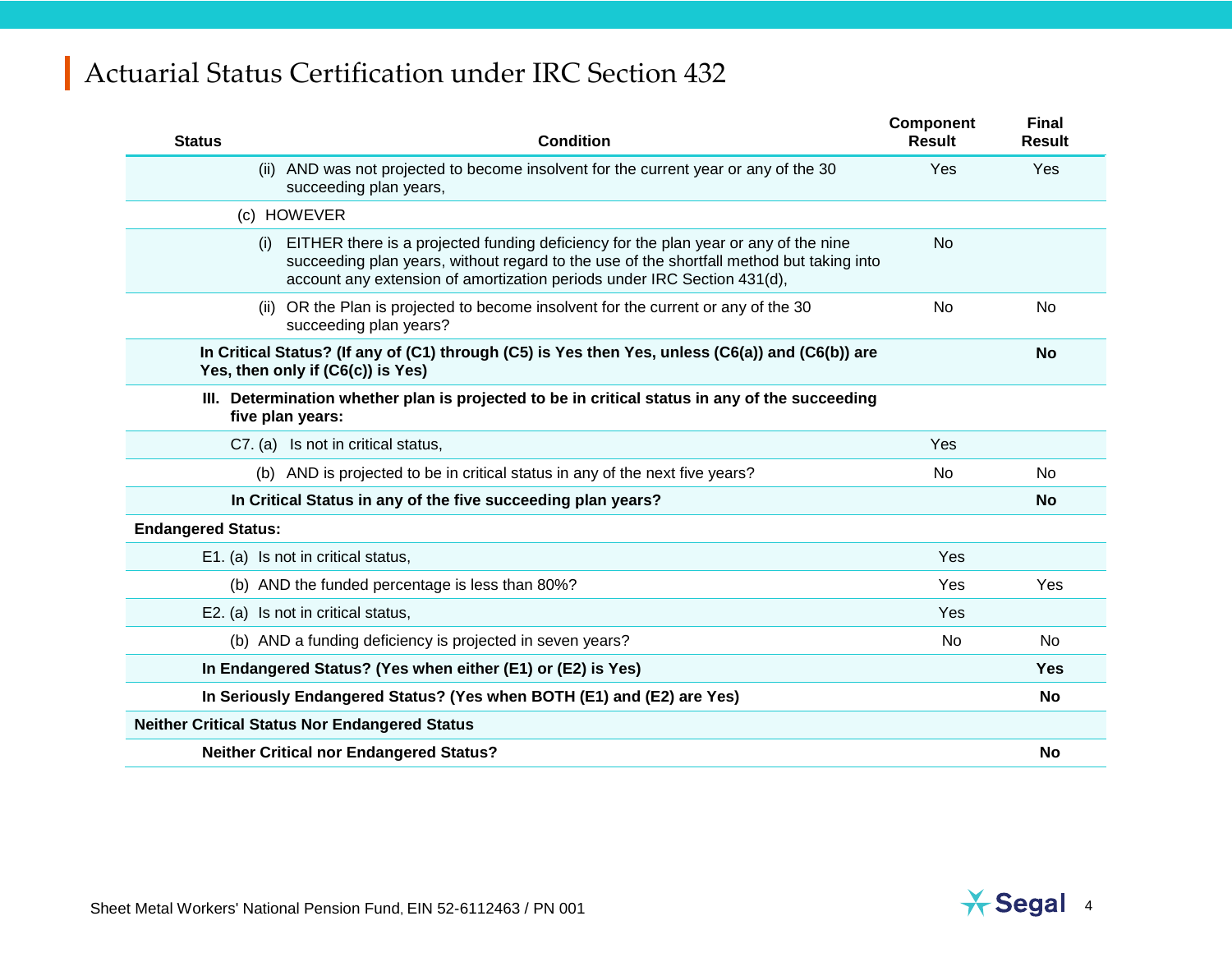#### Exhibit II

### Summary of Actuarial Valuation Projections

The actuarial factors as of January 1, 2020 (based on projections from the January 1, 2019 valuation certificate):

|    |                                                                               | <b>Financial Information</b>                                 |                         |                                |                 |  |  |  |
|----|-------------------------------------------------------------------------------|--------------------------------------------------------------|-------------------------|--------------------------------|-----------------|--|--|--|
|    | 1.                                                                            | Market value of assets*                                      |                         |                                | \$5,802,500,938 |  |  |  |
|    | 2.                                                                            | Actuarial value of assets*                                   |                         |                                | 5,639,065,135   |  |  |  |
|    | 3.                                                                            | Reasonably anticipated contributions                         |                         |                                |                 |  |  |  |
|    |                                                                               | Upcoming year<br>a.                                          |                         |                                | 483,617,031     |  |  |  |
|    |                                                                               | Present value for the next five years<br>b.                  |                         |                                | 2,030,033,551   |  |  |  |
|    |                                                                               | Present value for the next seven years<br>C <sub>1</sub>     |                         |                                | 2,657,583,853   |  |  |  |
|    | 4.                                                                            | Projected benefit payments                                   |                         |                                | 543,184,637     |  |  |  |
|    | 5.                                                                            | Projected administrative expenses (beginning of year)        |                         |                                | 14,364,360      |  |  |  |
| Ш. |                                                                               | <b>Liabilities</b>                                           |                         |                                |                 |  |  |  |
|    | 1 <sub>1</sub>                                                                | Present value of vested benefits for active participants     |                         |                                | 2,219,319,402   |  |  |  |
|    | 2.                                                                            | Present value of vested benefits for non-active participants | 5,416,848,016           |                                |                 |  |  |  |
|    | 3.                                                                            | Total unit credit accrued liability                          |                         |                                | 8,028,733,861   |  |  |  |
|    | 4.                                                                            | Present value of payments                                    | <b>Benefit Payments</b> | <b>Administrative Expenses</b> | <b>Total</b>    |  |  |  |
|    |                                                                               | Next five years<br>a.                                        | \$2,429,653,435         | \$66,055,297                   | \$2,495,708,732 |  |  |  |
|    |                                                                               | b.<br>Next seven years                                       | 3,271,447,082           | 88,768,257                     | 3,360,215,339   |  |  |  |
|    | 5.                                                                            | Unit credit normal cost plus expenses                        |                         |                                | 86,575,576      |  |  |  |
|    |                                                                               | III. Funded Percentage (I.2)/(II.3)                          |                         |                                | 70.2%           |  |  |  |
|    | <b>IV. Funding Standard Account</b>                                           | <b>With amortization</b><br>extension                        |                         |                                |                 |  |  |  |
|    | $1_{-}$                                                                       | Credit Balance as of the end of prior year                   |                         | (\$164, 856, 595)              | \$599,641,028   |  |  |  |
|    | 2.                                                                            | Years to projected funding deficiency                        |                         | N/A                            | N/A             |  |  |  |
| V. |                                                                               | <b>Years to Projected Insolvency</b>                         |                         |                                | N/A             |  |  |  |
|    | VI. Year Projected to be in Critical Status, if within next five years<br>N/A |                                                              |                         |                                |                 |  |  |  |

\*Excluding receivable withdrawal liability payments of \$13,834,374.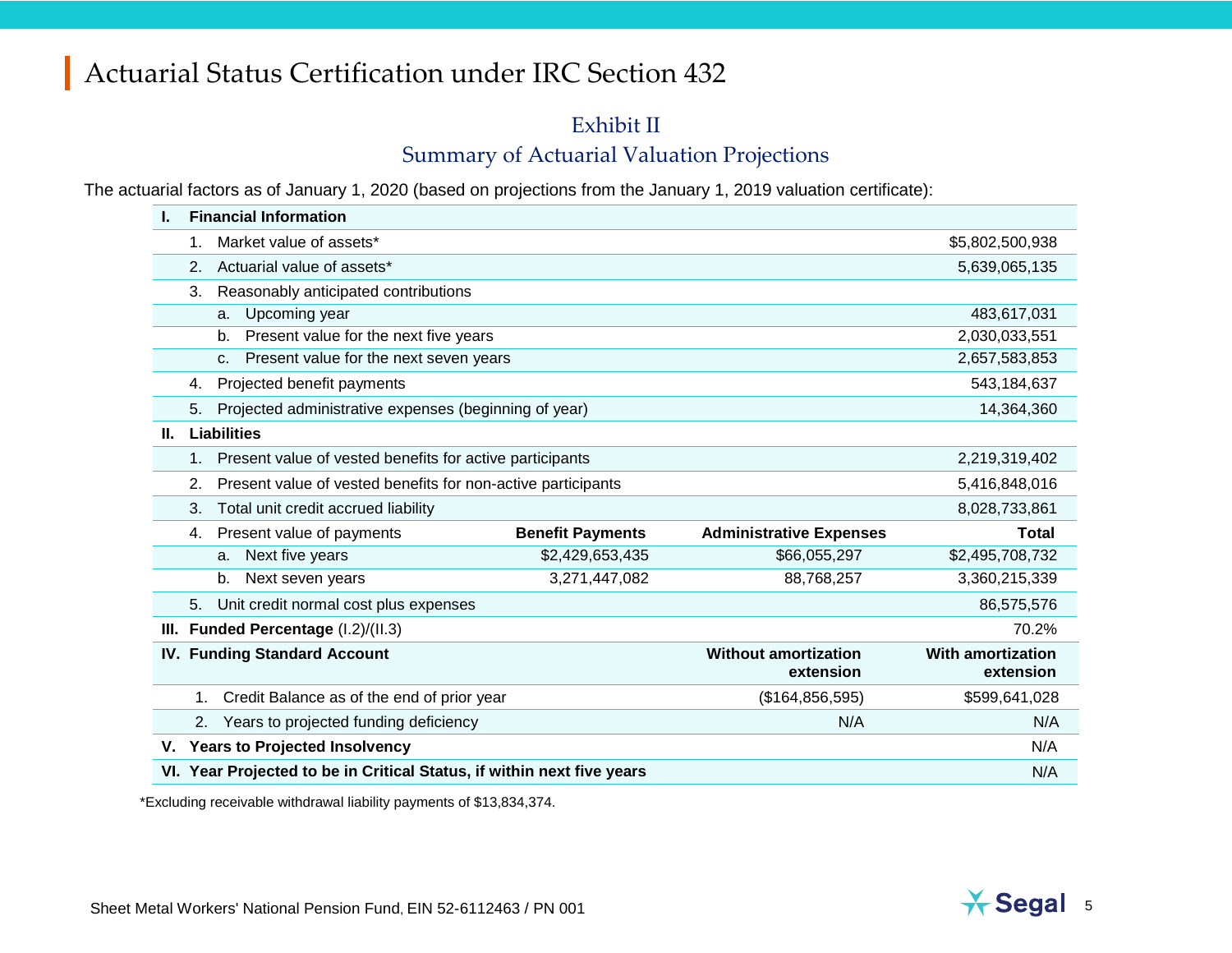### Exhibit III Funding Standard Account Projections

The tables below present the Funding Standard Account Projections for the Plan Years beginning January 1.

#### **With Amortization Extension under IRC Section 431(d)**

|                                                                                        | Year Beginning January 1, |                 |                 |                 |                 |                 |                 |                 |
|----------------------------------------------------------------------------------------|---------------------------|-----------------|-----------------|-----------------|-----------------|-----------------|-----------------|-----------------|
|                                                                                        | 2019                      | 2020            | 2021            | 2022            | 2023            | 2024            | 2025            | 2026            |
| 1. Credit balance at<br>beginning of year                                              | \$435,552,310             | \$599,641,028   | \$699,882,314   | \$742,265,288   | \$843,047,220   | \$956,385,130   | \$1,083,920,990 | \$1,220,223,374 |
| 2. Interest on (1)                                                                     | 32,666,423                | 44,973,077      | 52,491,174      | 55,669,897      | 63,228,541      | 71,728,885      | 81,294,074      | 91,516,753      |
| 3. Normal cost                                                                         | 126,729,102               | 72,211,216      | 144,275,843     | 116,573,191     | 116,162,900     | 115,804,630     | 115,169,870     | 114,597,752     |
| 4. Administrative expenses                                                             | 13,945,981                | 14,364,360      | 14,795,291      | 15,239,150      | 15,696,325      | 16, 167, 215    | 16,652,231      | 17,151,798      |
| 5. Net amortization charges                                                            | 322,974,733               | 328,758,806     | 317,078,512     | 292,969,644     | 288,274,079     | 282,861,359     | 283,754,048     | 306,002,594     |
| 6. Interest on (3), (4) and (5)                                                        | 34,773,736                | 31,150,079      | 35,711,223      | 31,858,649      | 31,509,998      | 31,112,490      | 31,168,211      | 32,831,411      |
| 7. Expected contributions                                                              | 607,080,334               | 483,617,031     | 483,617,031     | 483,617,031     | 483,617,031     | 483,617,031     | 483,617,031     | 483,617,031     |
| 8. Interest on (7)                                                                     | 22,765,513                | 18,135,639      | 18,135,639      | 18,135,639      | 18,135,639      | 18,135,639      | 18,135,639      | 18,135,639      |
| 9. Credit balance at end of year:<br>$(1) + (2) - (3) - (4) - (5) - (6)$<br>$+(7)+(8)$ | \$599,641,028             | \$699,882,314   | \$742,265,288   | \$843,047,220   | \$956,385,130   | \$1,083,920,990 | \$1,220,223,374 | \$1,342,909,242 |
|                                                                                        | 2027                      | 2028            | 2029            | 2030            | 2031            | 2032            | 2033            | 2034            |
| 1. Credit balance at<br>beginning of year                                              | \$1,342,909,242           | \$1,517,663,232 | \$1,716,456,581 | \$1,919,580,225 | \$2,166,253,462 | \$2,469,053,586 | \$2,818,649,119 | \$3,198,925,600 |
| 2. Interest on (1)                                                                     | 100,718,193               | 113,824,742     | 128,734,244     | 143,968,517     | 162,469,010     | 185,179,019     | 211,398,684     | 239,919,420     |
| 3. Normal cost                                                                         | 113,951,318               | 113,328,061     | 113,118,993     | 112,782,939     | 112,443,440     | 112,101,443     | 111,804,307     | 111,722,466     |
| 4. Administrative expenses                                                             | 17,666,352                | 18,196,343      | 18,742,233      | 19,304,500      | 19,883,635      | 20,480,144      | 21,094,548      | 21,727,384      |
| 5. Net amortization charges                                                            | 266,258,491               | 256,181,701     | 265,686,001     | 239,119,956     | 203,879,024     | 181,219,488     | 176,752,190     | 184,418,928     |
| 6. Interest on (3), (4) and (5)                                                        | 29,840,712                | 29,077,958      | 29,816,042      | 27,840,555      | 25,215,457      | 23,535,081      | 23,223,828      | 23,840,158      |
| 7. Expected contributions                                                              | 483,617,031               | 483,617,031     | 483,617,031     | 483,617,031     | 483,617,031     | 483,617,031     | 483,617,031     | 483,617,031     |
| 8. Interest on (7)                                                                     | 18,135,639                | 18,135,639      | 18,135,639      | 18,135,639      | 18,135,639      | 18,135,639      | 18,135,639      | 18,135,639      |
| 9. Credit balance at end of year:<br>$(1) + (2) - (3) - (4) - (5) - (6)$<br>$+(7)+(8)$ | \$1,517,663,232           | \$1,716,456,581 | \$1,919,580,225 | \$2,166,253,462 | \$2,469,053,586 | \$2,818,649,119 | \$3,198,925,600 | \$3,598,888,753 |

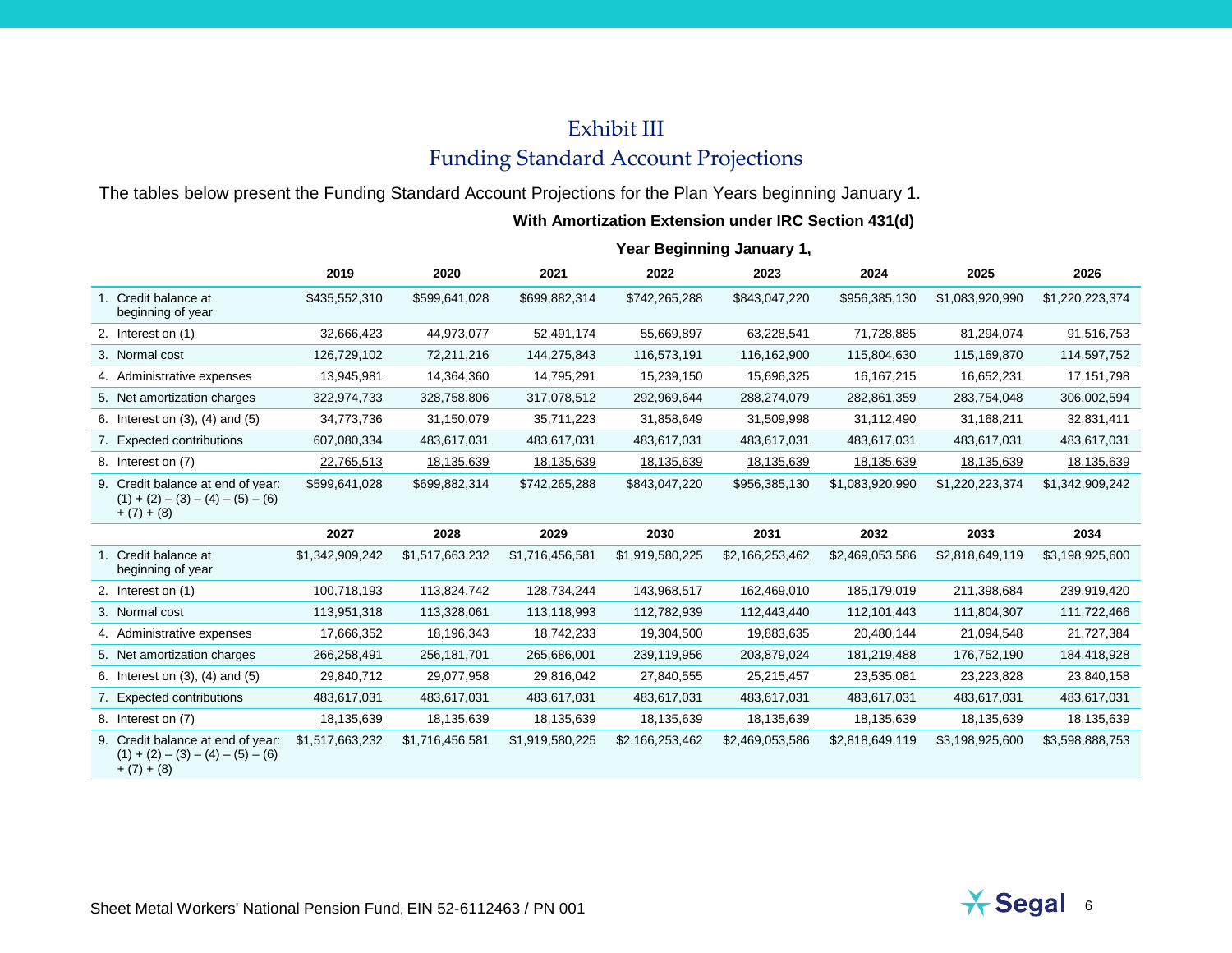### Exhibit III (continued) Funding Standard Account Projections

#### **Without Amortization Extension under IRC Section 431(d)**

|                                                                                           | Year Beginning January 1, |                   |               |               |               |               |
|-------------------------------------------------------------------------------------------|---------------------------|-------------------|---------------|---------------|---------------|---------------|
|                                                                                           | 2019                      | 2020              | 2021          | 2022          | 2023          | 2024          |
| 1. Credit balance at<br>beginning of year                                                 | (\$387,226,342)           | (\$164, 856, 595) | \$9,784,969   | \$136,729,423 | \$315,881,991 | \$460,610,928 |
| 2. Interest on (1)                                                                        | (29,041,976)              | (12, 364, 245)    | 733,873       | 10,254,707    | 23,691,149    | 34,545,820    |
| 3. Normal cost                                                                            | 126,729,102               | 72,211,216        | 144,275,843   | 116,573,191   | 116,162,900   | 115,804,630   |
| 4. Administrative expenses                                                                | 13,945,981                | 14,364,360        | 14,795,291    | 15,239,150    | 15,696,325    | 16, 167, 215  |
| 5. Net amortization charges                                                               | 211,356,661               | 206,212,202       | 190,270,344   | 177,820,040   | 222,294,154   | 226,480,741   |
| 6. Interest on $(3)$ , $(4)$ and $(5)$                                                    | 26,402,381                | 21,959,083        | 26,200,611    | 23,222,429    | 26,561,503    | 26,883,944    |
| 7. Expected contributions                                                                 | 607,080,334               | 483,617,031       | 483,617,031   | 483,617,031   | 483,617,031   | 483,617,031   |
| 8.<br>Interest on (7)                                                                     | 22,765,513                | 18,135,639        | 18,135,639    | 18,135,639    | 18,135,639    | 18,135,639    |
| 9. Credit balance at end of year:<br>$(1) + (2) - (3) - (4) - (5) - (6) +$<br>$(7) + (8)$ | (\$164, 856, 595)         | \$9,784,969       | \$136,729,423 | \$315,881,991 | \$460,610,928 | \$611,572,888 |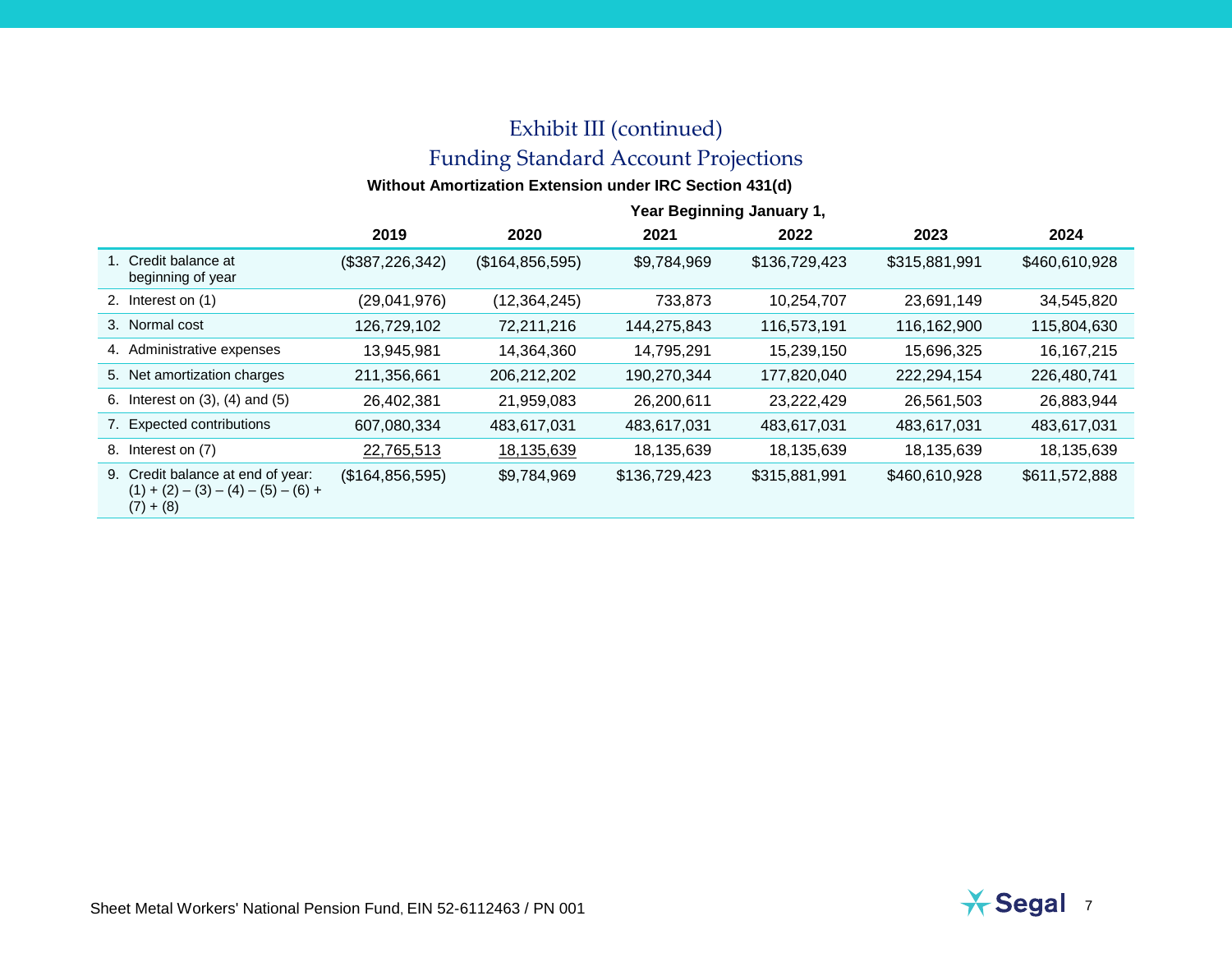### Exhibit IV

### Funding Standard Account – Projected Bases Assumed Established after January 1, 2019

| <b>Schedule of Funding Standard Account Bases</b> |
|---------------------------------------------------|
|---------------------------------------------------|

| <b>Date Established</b> | <b>Base</b><br><b>Established</b> | Amortization<br><b>Period</b> | <b>Amortization</b><br><b>Payment</b> |  |
|-------------------------|-----------------------------------|-------------------------------|---------------------------------------|--|
| 01/01/2020              | \$52,463,364                      | 15                            | \$5,528,772                           |  |
| 01/01/2020              | 96.368                            | 15                            | 10,156                                |  |
| 01/01/2021              | (56,086,949)                      | 15                            | (5,910,638)                           |  |
| 01/01/2022              | (48, 190, 335)                    | 15                            | (5,078,465)                           |  |
| 01/01/2023              | 12,160,100                        | 15                            | 1,281,474                             |  |
| 01/01/2024              | (105,968,977)                     | 15                            | (11, 167, 379)                        |  |
|                         |                                   |                               |                                       |  |

0 0 0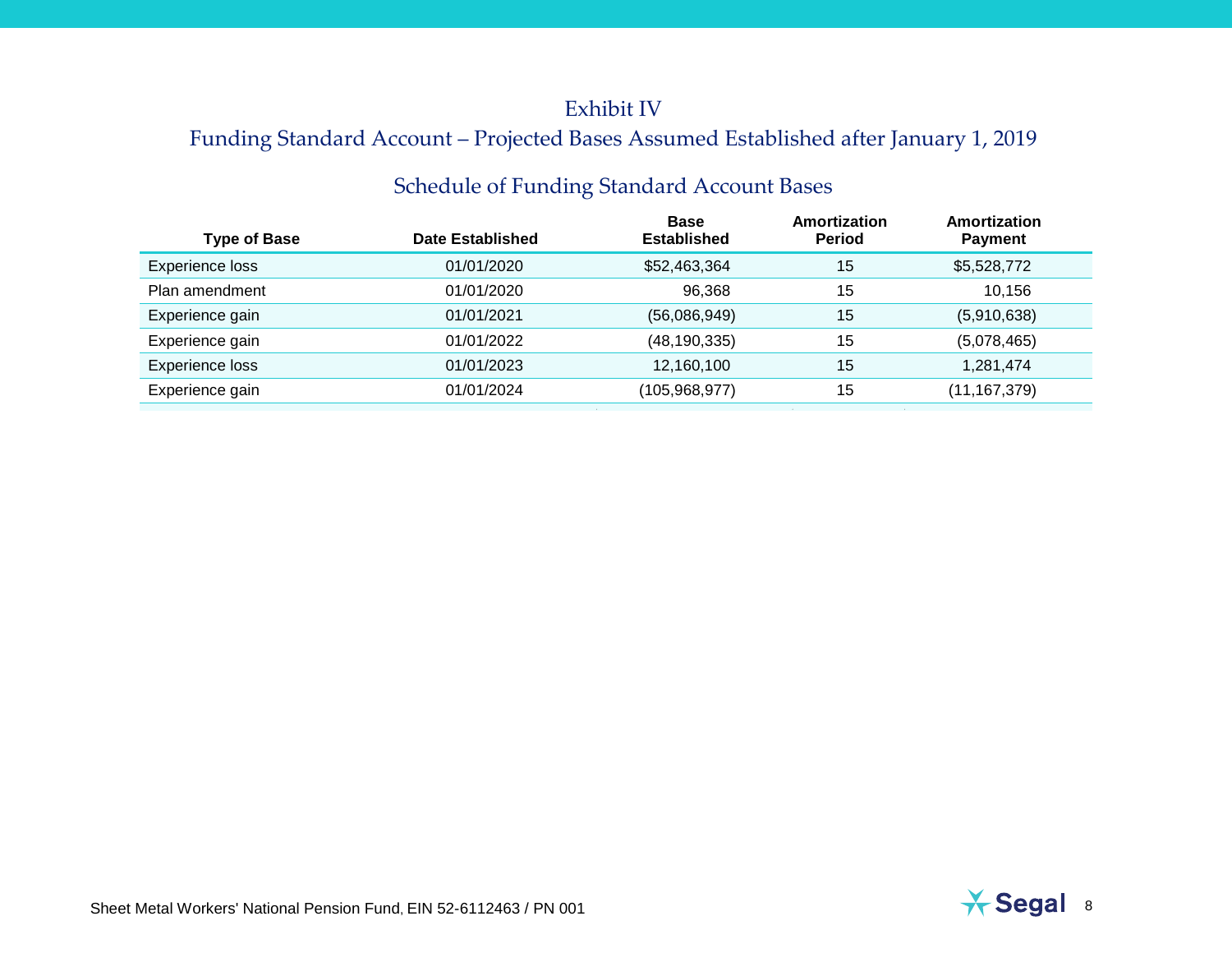### Exhibit V Solvency Projections

The table below presents the projected Market Value of Assets for the Plan Years beginning January 1, 2020 through 2055.

|    |                                                       | Year Beginning January 1, |                 |                 |                  |                  |                  |                  |
|----|-------------------------------------------------------|---------------------------|-----------------|-----------------|------------------|------------------|------------------|------------------|
|    |                                                       | 2020                      | 2021            | 2022            | 2023             | 2024             | 2025             | 2026             |
|    | Market Value at beginning of<br>year                  | \$5,802,500,938           | \$6,160,445,429 | \$6,525,101,651 | \$6,896,553,415  | \$7,275,040,133  | \$7,661,703,559  | \$8,056,554,292  |
|    | 2. Contributions                                      | 483,617,031               | 483,617,031     | 483,617,031     | 483,617,031      | 483,617,031      | 483,617,031      | 483,617,031      |
|    | 3. Benefit payments                                   | 543,184,637               | 562,144,497     | 581,495,366     | 601,092,923      | 620,084,334      | 639,641,980      | 658,483,210      |
|    | 4. Administrative expenses                            | 14,935,000                | 15,383,050      | 15,844,542      | 16,319,878       | 16,809,474       | 17,313,758       | 17,833,171       |
| 5. | Interest earnings                                     | 432,447,097               | 458,566,738     | 485,174,641     | 512,282,488      | 539,940,203      | 568,189,440      | 597,079,077      |
| 6. | Market Value at end of year:<br>$(1)+(2)-(3)-(4)+(5)$ | \$6,160,445,429           | \$6,525,101,651 | \$6,896,553,415 | \$7,275,040,133  | \$7,661,703,559  | \$8,056,554,292  | \$8,460,934,019  |
|    |                                                       | 2027                      | 2028            | 2029            | 2030             | 2031             | 2032             | 2033             |
|    | Market Value at beginning of<br>year                  | \$8,460,934,019           | \$8,875,809,229 | \$9,302,681,914 | \$9,744,161,099  | \$10,202,024,681 | \$10,677,957,178 | \$11,174,209,119 |
|    | 2. Contributions                                      | 483,617,031               | 483,617,031     | 483,617,031     | 483,617,031      | 483,617,031      | 483,617,031      | 483,617,031      |
| 3. | Benefit payments                                      | 677,066,199               | 694,944,200     | 711,158,291     | 726,697,669      | 741,780,352      | 755,982,034      | 769,563,251      |
|    | 4. Administrative expenses                            | 18,368,166                | 18,919,211      | 19,486,787      | 20,071,391       | 20,673,533       | 21,293,739       | 21,932,551       |
| 5. | Interest earnings                                     | 626,692,544               | 657,119,065     | 688,507,232     | 721,015,611      | 754,769,351      | 789,910,683      | 826,598,610      |
| 6. | Market Value at end of year:<br>$(1)+(2)-(3)-(4)+(5)$ | \$8,875,809,229           | \$9,302,681,914 | \$9,744,161,099 | \$10,202,024,681 | \$10,677,957,178 | \$11,174,209,119 | \$11,692,928,958 |

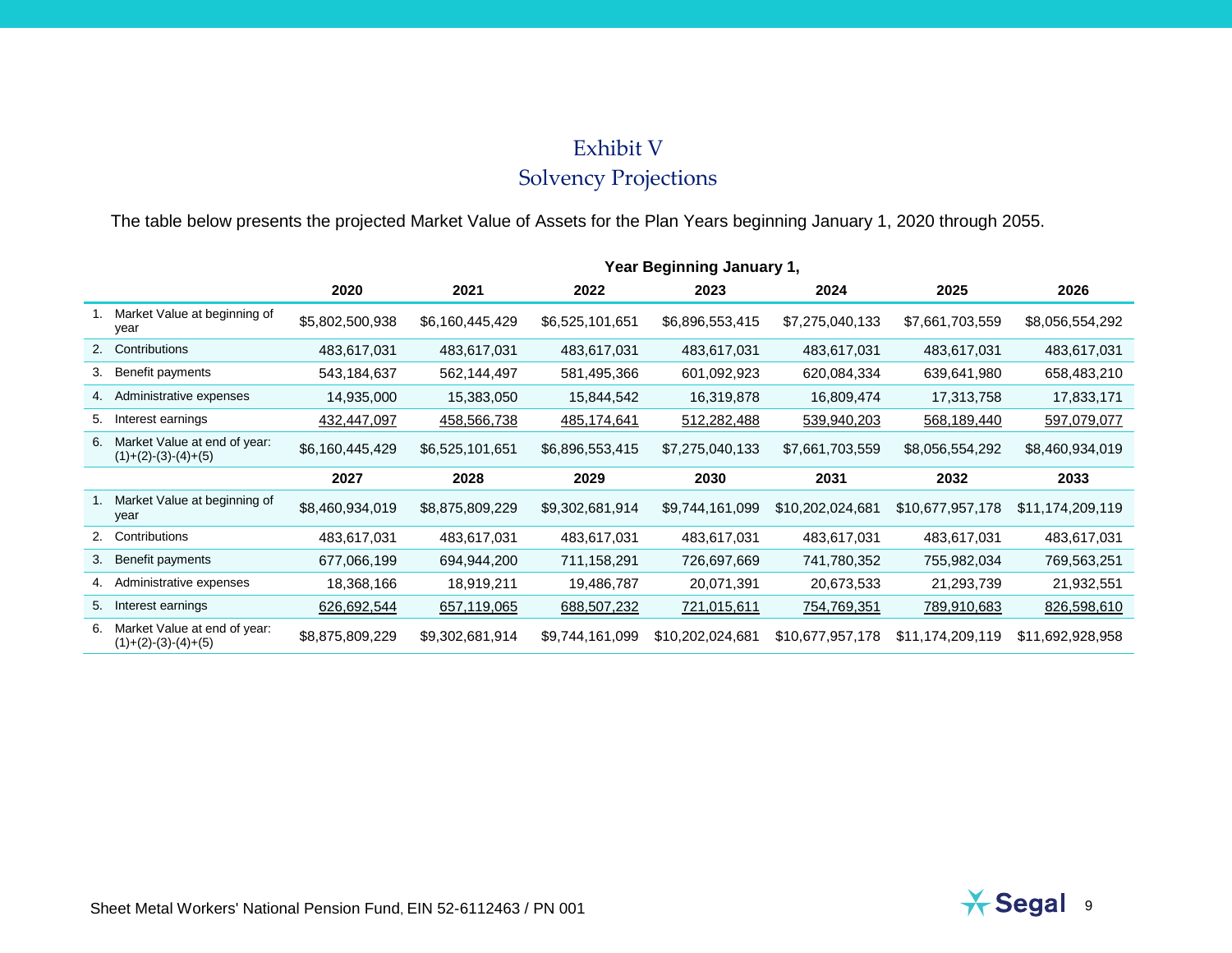### Exhibit V (continued) Solvency Projections

|    |                                                          | Year Beginning January 1, |                  |                  |                  |                  |                  |                  |
|----|----------------------------------------------------------|---------------------------|------------------|------------------|------------------|------------------|------------------|------------------|
|    |                                                          | 2034                      | 2035             | 2036             | 2037             | 2038             | 2039             | 2040             |
|    | 1. Market Value at beginning of<br>year                  | \$11,692,928,958          | \$12,237,021,487 | \$12,808,953,964 | \$13,411,540,229 | \$14,047,702,448 | \$14,720,777,537 | \$15,434,306,753 |
|    | 2. Contributions                                         | 483,617,031               | 483,617,031      | 483,617,031      | 483,617,031      | 483,617,031      | 483,617,031      | 483,617,031      |
|    | 3. Benefit payments                                      | 781,949,756               | 793,772,680      | 804,875,734      | 815, 357, 309    | 825,028,262      | 833,932,215      | 842,454,502      |
|    | 4. Administrative expenses                               | 22,590,528                | 23,268,244       | 23,966,291       | 24,685,280       | 25,425,838       | 26,188,613       | 26,974,271       |
|    | 5. Interest earnings                                     | 865,015,782               | 905,356,370      | 947,811,259      | 992,587,777      | 1,039,912,158    | 1,090,033,013    | 1,143,201,463    |
|    | 6. Market Value at end of year:<br>$(1)+(2)-(3)-(4)+(5)$ | \$12,237,021,487          | \$12,808,953,964 | \$13,411,540,229 | \$14,047,702,448 | \$14,720,777,537 | \$15,434,306,753 | \$16,191,696,474 |
|    |                                                          | 2041                      | 2042             | 2043             | 2044             | 2045             | 2046             | 2047             |
|    | Market Value at beginning of<br>year                     | \$16,191,696,474          | \$16,996,948,796 | \$17,854,246,792 | \$18,768,032,496 | \$19,743,627,705 | \$20,786,115,148 | \$21,901,368,178 |
|    | 2. Contributions                                         | 483,617,031               | 483,617,031      | 483,617,031      | 483,617,031      | 483,617,031      | 483,617,031      | 483,617,031      |
| 3. | Benefit payments                                         | 850,266,498               | 857,482,370      | 864, 154, 183    | 869,754,334      | 874,897,191      | 879,187,337      | 882,994,658      |
|    | 4. Administrative expenses                               | 27,783,499                | 28,617,004       | 29,475,514       | 30,359,779       | 31,270,572       | 32,208,689       | 33,174,950       |
| 5. | terest earnings                                          | 1,199,685,288             | 1,259,780,339    | 1,323,798,370    | 1,392,092,291    | 1,465,038,175    | 1,543,032,025    | 1,626,500,447    |
| 6. | Market Value at end of year:<br>$(1)+(2)-(3)-(4)+(5)$    | \$16,996,948,796          | \$17,854,246,792 | \$18,768,032,496 | \$19,743,627,705 | \$20,786,115,148 | \$21,901,368,178 | \$23,095,316,048 |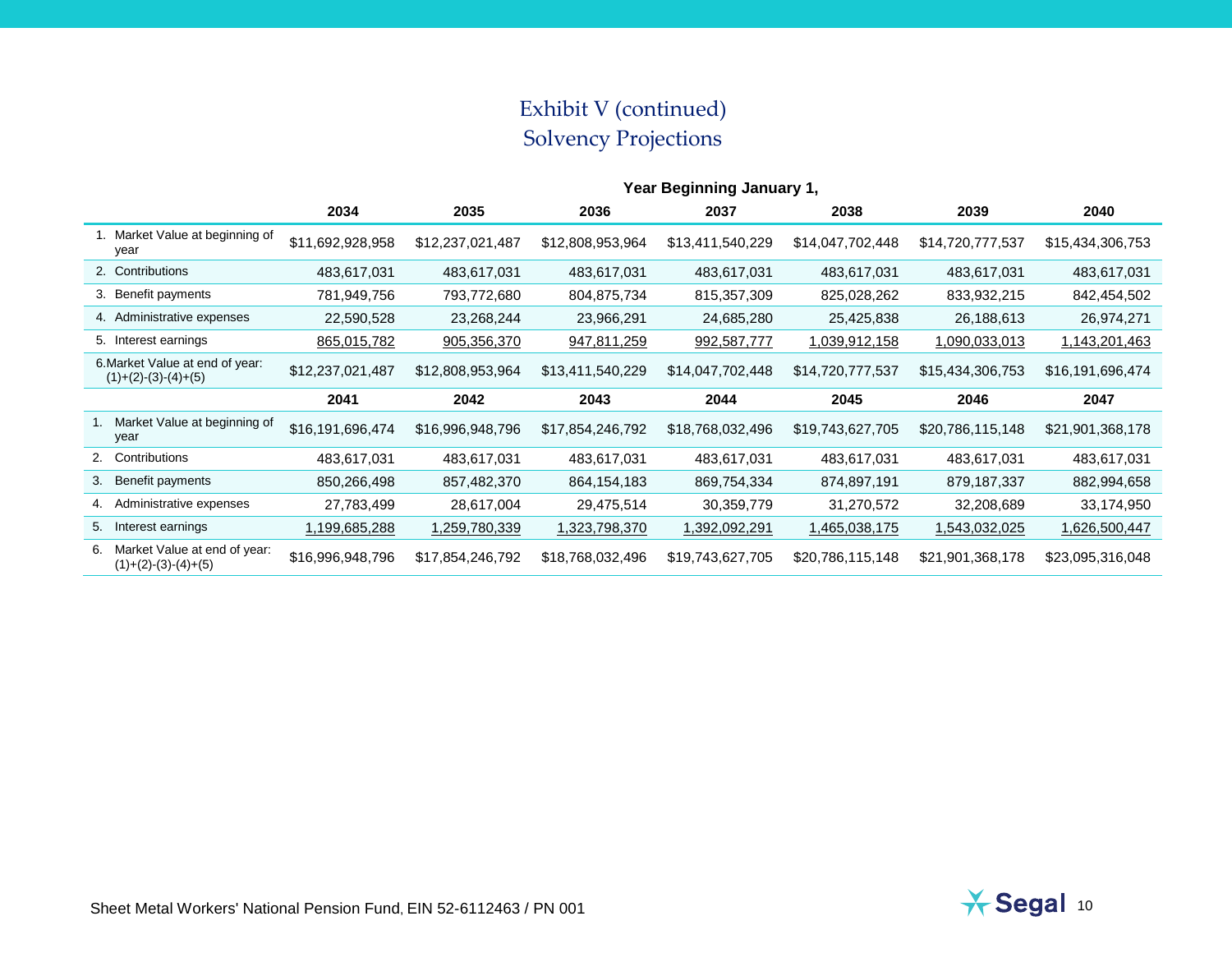### Exhibit V (continued) Solvency Projections

|    |                                                          | Year Beginning January 1, |                  |                  |                  |                  |                  |                  |
|----|----------------------------------------------------------|---------------------------|------------------|------------------|------------------|------------------|------------------|------------------|
|    |                                                          | 2048                      | 2049             | 2050             | 2051             | 2052             | 2053             | 2054             |
|    | Market Value at beginning of<br>year                     | \$23,095,316,048          | \$24,374,734,115 | \$25,747,555,855 | \$27,220,752,323 | \$28,801,816,444 | \$30,498,802,127 | \$32,320,366,308 |
|    | 2. Contributions                                         | 483,617,031               | 483,617,031      | 483,617,031      | 483,617,031      | 483,617,031      | 483,617,031      | 483,617,031      |
|    | 3. Benefit payments                                      | 885,931,410               | 887,370,251      | 888,811,429      | 890,254,948      | 891,700,811      | 893,149,022      | 894,599,585      |
|    | 4. Administrative expenses                               | 34,170,199                | 35, 195, 305     | 36,251,164       | 37,338,699       | 38,458,860       | 39,612,626       | 40,801,005       |
|    | 5. Interest earnings                                     | 1,715,902,645             | 1,811,770,265    | 1,914,642,030    | 2,025,040,737    | 2,143,528,323    | 2,270,708,798    | 2,407,231,399    |
|    | 6. Market Value at end of year:<br>$(1)+(2)-(3)-(4)+(5)$ | \$24,374,734,115          | \$25,747,555,855 | \$27,220,752,323 | \$28,801,816,444 | \$30,498,802,127 | \$32,320,366,308 | \$34,275,814,148 |
|    |                                                          | 2055                      |                  |                  |                  |                  |                  |                  |
|    | Market Value at beginning of<br>year                     | \$34,275,814,148          |                  |                  |                  |                  |                  |                  |
|    | 2. Contributions                                         | 483,617,031               |                  |                  |                  |                  |                  |                  |
| 3. | Benefit payments                                         | 896,052,504               |                  |                  |                  |                  |                  |                  |
|    | 4. Administrative expenses                               | 42,025,035                |                  |                  |                  |                  |                  |                  |
| 5. | Interest earnings                                        | 2,553,793,975             |                  |                  |                  |                  |                  |                  |
| 6. | Market Value at end of year:<br>$(1)+(2)-(3)-(4)+(5)$    | \$36,375,147,615          |                  |                  |                  |                  |                  |                  |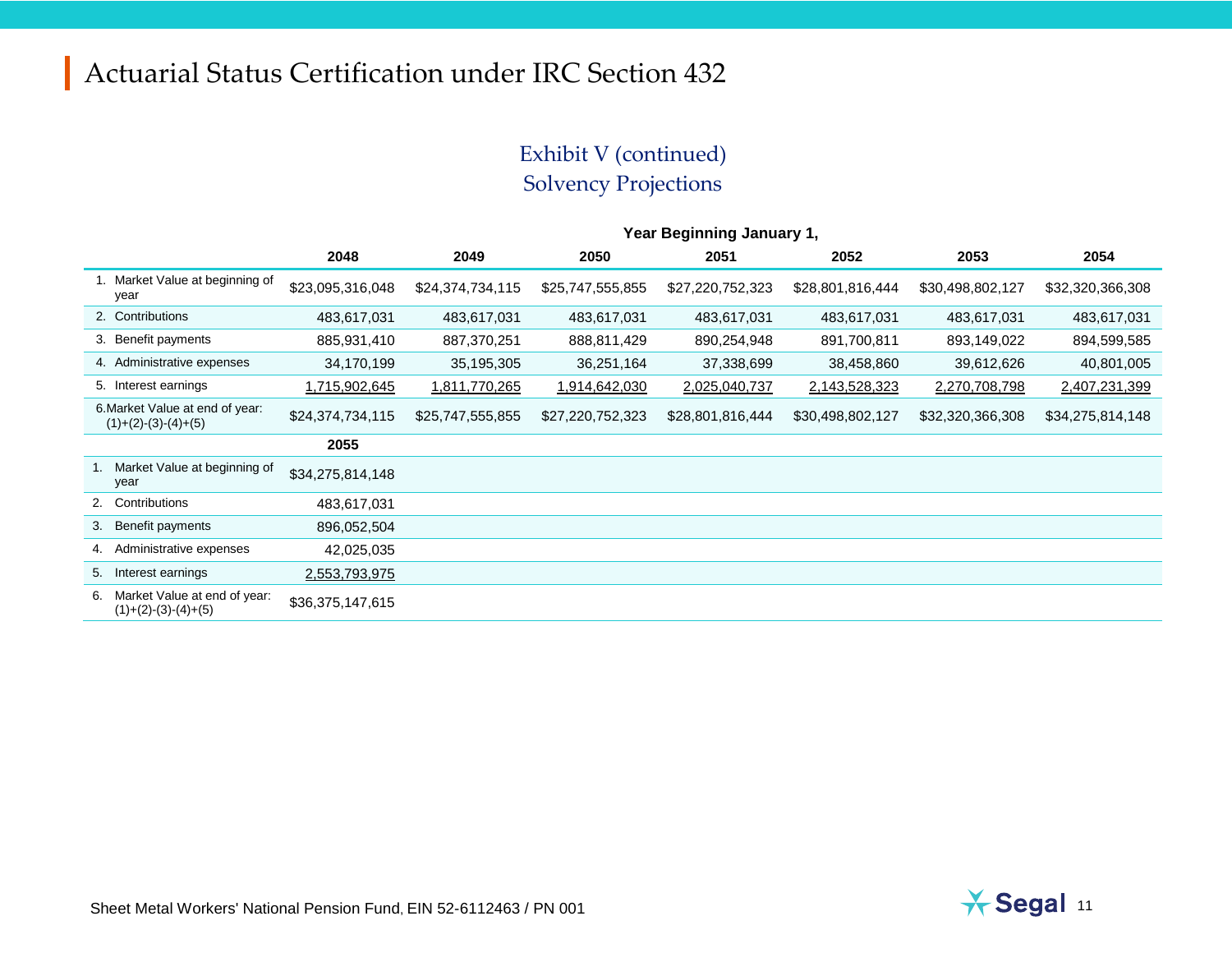### Exhibit VI

### Scheduled Progress of the Funding Improvement Plan - Projections of Benchmarks

The Funding Improvement Plan indicates that scheduled progress is met if a projection of the funding metrics used for the benchmarks demonstrates that they are projected to be met. The benchmarks as stated in the Funding Improvement Plan are that (A) the funded percentage as of the close of the funding improvement period equals or exceeds the sum of (i) the funded percentage as of the beginning of the Plan Year beginning 2015, plus (ii) 33 percent of the difference between 100 percent and that percentage, and (B) avoiding an accumulated funding deficiency for the last year of the funding improvement period (taking into account the Plan's extension of its amortization periods under ERISA Section 304(d)).

A projection based on the actuarial assumptions and methods described in Exhibit VII of this certification indicates that the Plan is meeting scheduled progress.

|                                                        | Year Beginning January 1, |                 |                 |                 |                 |
|--------------------------------------------------------|---------------------------|-----------------|-----------------|-----------------|-----------------|
|                                                        | 2020                      | 2021            | 2022            | 2023            | 2024            |
| Credit balance with extension at end of year           | \$699,882,314             | \$745,561,859   | \$853,799,616   | \$981,557,416   | \$1,124,608,571 |
| Actuarial value of assets at end of year               | \$6,040,838,891           | \$6,449,486,441 | \$6,812,715,293 | \$7,309,007,293 | \$7,716,342,420 |
| Present value of accumulated benefit at end of<br>year | \$8,144,961,897           | \$8,329,180,566 | \$8,478,283,593 | \$8,619,906,775 | \$8,752,049,055 |
| Funded percentage at end of year                       | 74.1%                     | 77.4%           | 80.3%           | 84.7%           | 88.1%           |
|                                                        | 2025                      | 2026            | 2027            |                 |                 |
| Credit balance/ with extension at end of year          | \$1,277,614,544           | \$1,418,278,986 | \$1,612,385,046 |                 |                 |
| Actuarial value of assets at end of year               | \$8,133,415,232           | \$8,561,683,694 | 9,002,239,294   |                 |                 |
| Present value of accumulated benefit at end of<br>year | \$8,873,103,933           | \$8,983,052,909 | 9,081,248,187   |                 |                 |
| Funded percentage at end of year                       | 91.6%                     | 95.3%           | 99.1%           |                 |                 |
|                                                        |                           |                 |                 |                 |                 |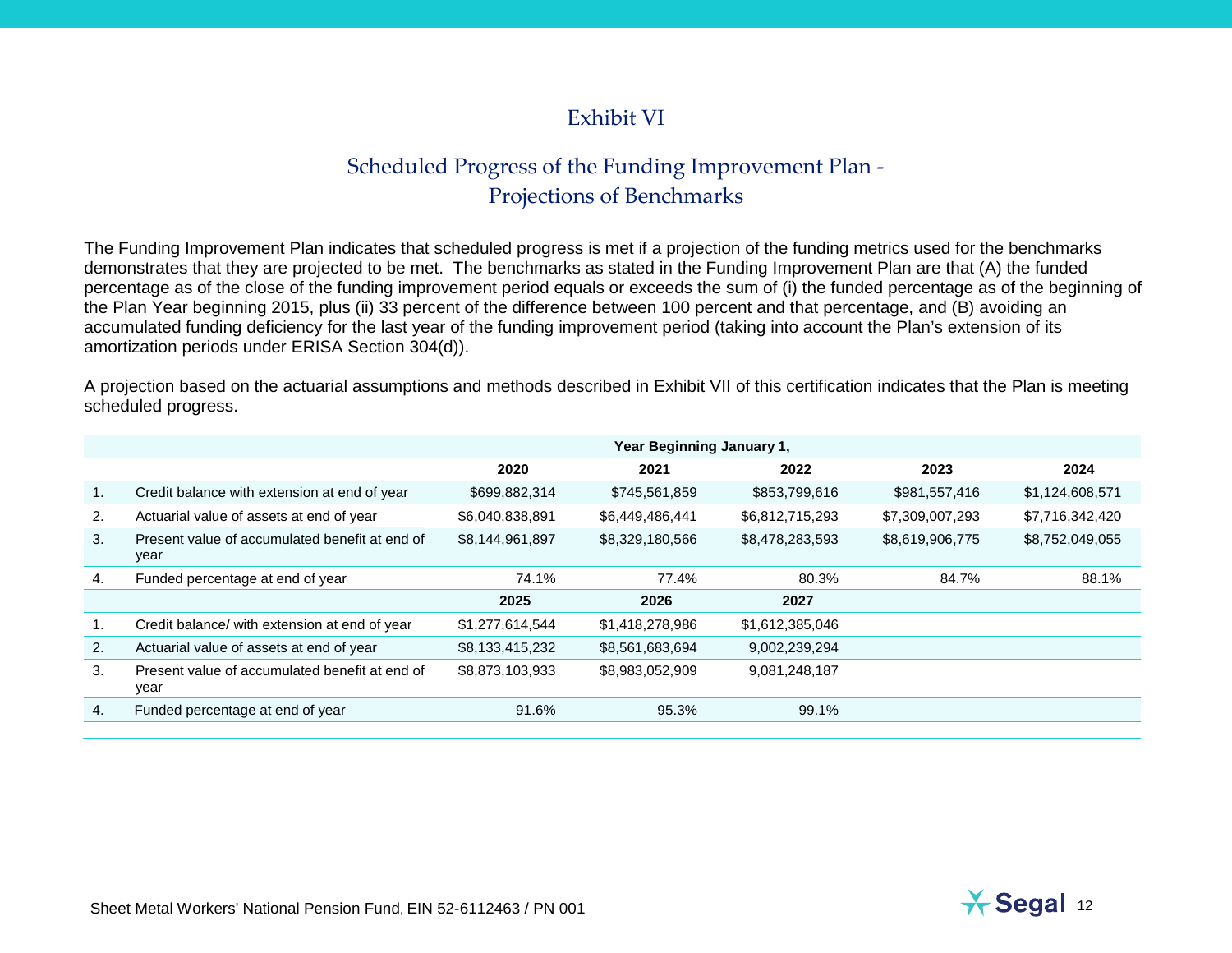### Exhibit VII

### Actuarial Assumptions and Methodology

The actuarial assumptions and plan of benefits are as used in the January 1, 2019 actuarial valuation certificate, dated October 22, 2019, except as specifically described below. We also assumed that experience would emerge as projected, except as described below. The calculations are based on a current understanding of the requirements of ERISA Section 305 and IRC Section 432.

| <b>Plan of Benefits:</b>                      | The Applicable Percentage under the Plan's benefit formula is 0.50% for 2020, and is projected to be 1.00% for 2021,<br>based on the preliminary investment return for the 2019 Plan Year.<br>The active service requirement for the Full Disability Benefit was changed to require 435 hours of work in the 24-month<br>period immediately preceding the date of SSA application for disability.                                                                                                                                                                  |
|-----------------------------------------------|--------------------------------------------------------------------------------------------------------------------------------------------------------------------------------------------------------------------------------------------------------------------------------------------------------------------------------------------------------------------------------------------------------------------------------------------------------------------------------------------------------------------------------------------------------------------|
| <b>Contribution Rates:</b>                    | For purposes of the scheduled progress projections, contributions for employers that adopted an Alternative Option under the<br>Funding Improvement Plan are assumed to increase in 2021 and 2022 (2% for the First Alternative, 1% for the Second<br>Alternative), based on the required increases in contribution rates under the Funding Improvement Plan.                                                                                                                                                                                                      |
| <b>Asset Information:</b>                     | The financial information as of December 31, 2019, including contribution income, benefit payments and administrative<br>expenses for the Plan Year ended December 31, 2019, was based on an unaudited financial statement provided by the Fund<br>Office on February 14, 2020.                                                                                                                                                                                                                                                                                    |
|                                               | For projections after that date, the assumed administrative expenses were increased by 3% per year thereafter from the<br>assumption used for the January 1, 2019 actuarial valuation. The benefit payments were projected based on the January 1,<br>2019 actuarial valuation. The projected net investment return was assumed to be 7.50% of the average market value of assets<br>for future years. Any resulting investment gains or losses due to the operation of the asset valuation method are amortized<br>over 15 years in the Funding Standard Account. |
| <b>Projected Industry</b><br><b>Activity:</b> | As required by Internal Revenue Code Section 432, assumptions with respect to projected industry activity are based on<br>information provided by the Plan Sponsor. Based on this information, for 2020 an all future years, total contribution hours of<br>90 million are assumed (approximately the number of active participants as of December 31 2013, 54,282, and 1,650 hours<br>per active participant per year).                                                                                                                                           |